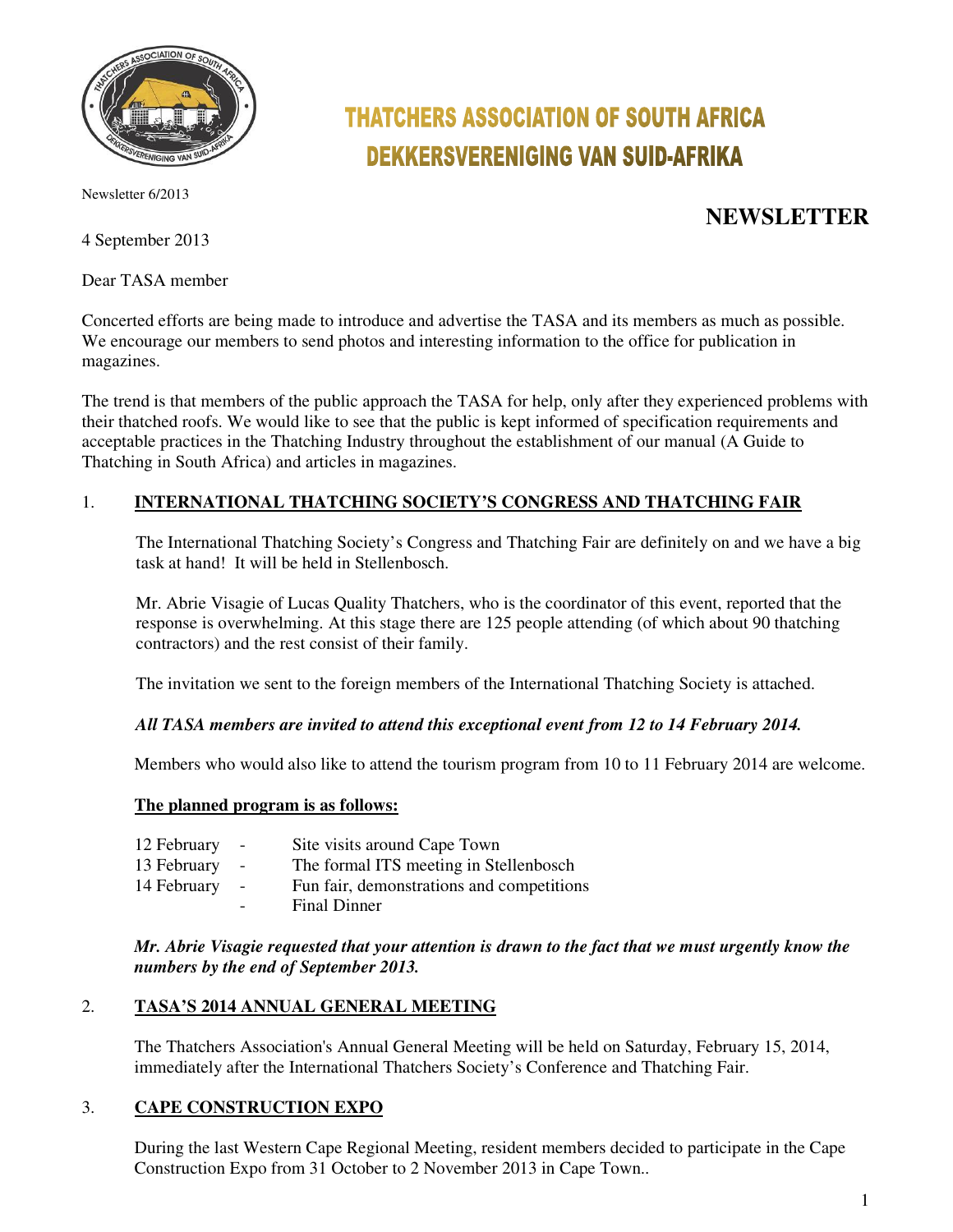You can visit their website for further information at: http://www.cape-construction.co.za/index.php/about-the-event#glance

#### *"Event at a glance*

Infrastructure investment and spend in the Western Cape is poised to soar over the next few years as is evident by the Expanded Public Works Programme (EPWP) being rolled out. The Western Cape Government has committed to substantial increases in the infrastructure budget (from R3.3 billion to R5.5 billion over the medium term expenditure framework), with focus in building new roads, education and healthcare infrastructures in the province.

Although the surging market demands in the Western Cape will drive new opportunities for the regions building and construction industry, there is a need for information and knowledge that will empower and networking that will move this industry forward.

**The Cape Construction Expo** is the only event focusing on construction and building in the Western Cape. The forum covers the entire value chain and targets small as well as large enterprises. The Cape Construction Expo features an interactive exhibition with the latest products, tools and technologies as well as a training programme that includes commercial and DIY content."

Verdere reëlings en inligting sal met verloop van tyd aan ons lede deurgegee word.

More information and details will be given in due course to our members.

# 4. **SPECIFICATION REQUIREMENTS**

The Thatchers Association of South Africa's elected representative on the SABS committees who is responsible for the establishment and amendment of the South African National Standards, is Mr John Smith of Biggarsberg Thatchers.

Suggestions regarding changes that are made in respect of the provisions of these standards are submitted to TASA members for approval at the TASA's Annual General Meetings which are attended by all the provinces' representatives. For example, the TASA's proposals regarding the SANS 10400 (T) (Fire) document were under discussion during the last AGM.

Our members are encouraged to attend the Annual General Meetings in order to become acquainted with the general view of our members in other provinces, and the reasoning behind the previous decisions taken after consensus was reached.

# 5. **FEEDBACK FROM OUR REGIONS**

3.1 The major problem for our members and the Thatching Industry as a whole is the advertisements of "contractors" at stop streets around every turn. Many Thatching contractors retrenched their workers and it is usually them who try to make a living this way.

Mainly because many are under financial strain and choose a cheap "quick fix" option which consequences lead to an expensive repair, or the thatched roof is replaced by tiles and / or zinc.

A well-informed public who are aware of the risks associated with the above, will limit this problem to some extent.

# 3.2 **Cracking of Eucalyptus poles**

Feedback was received from some of our members regarding the excessive cracking of Eucalyptus poles.

100 to 125mm about 10%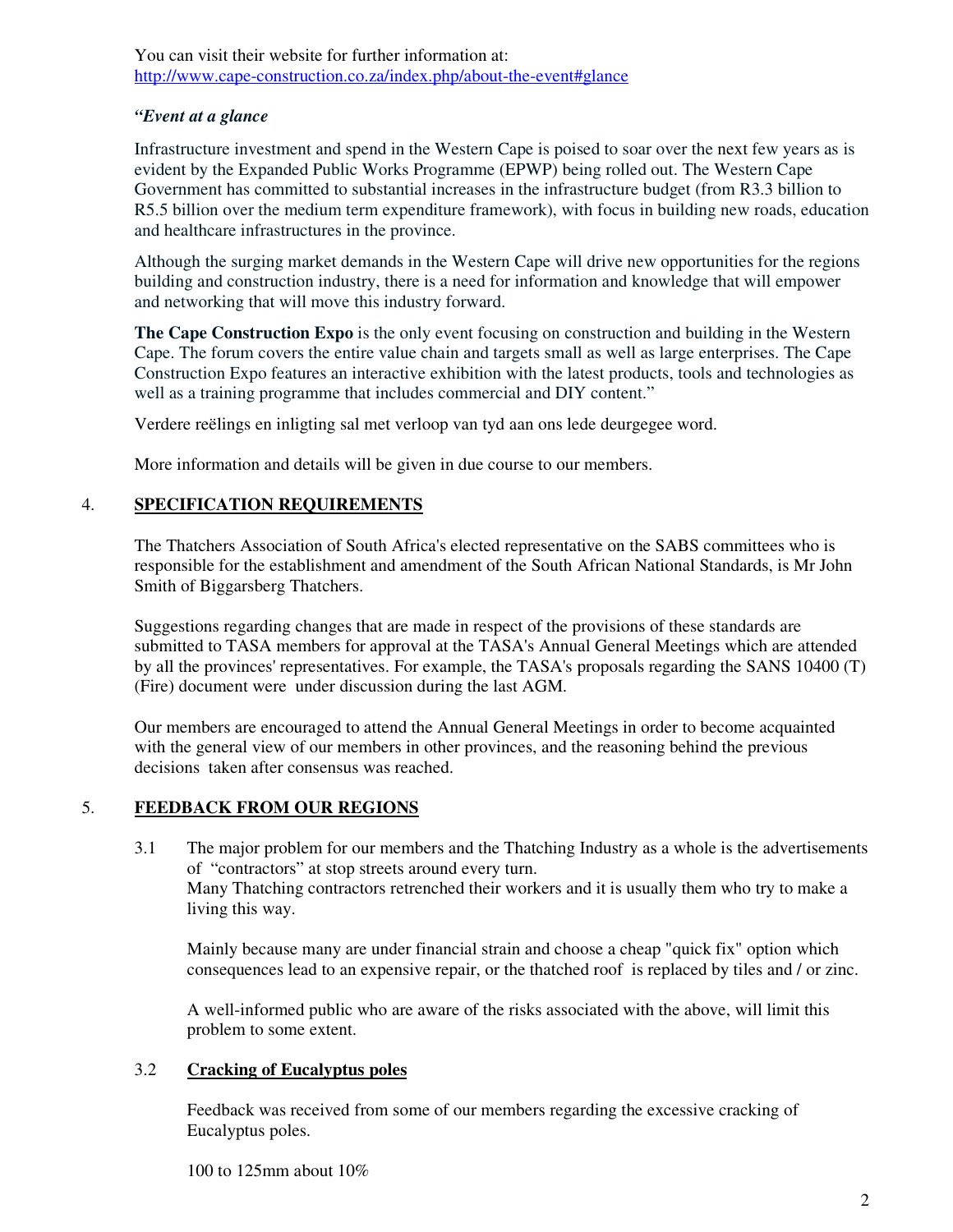150 to 175mm 50% after 3 months 150 thicker and 75% after 3 months

Mr. Abe Stears of SATAS (South African Timber Auditing Services) was asked to investigate this trend. We would like to know if there are members who also experience problems and the extent thereof in your region.

# 6. **NEWS SNIPPETS**

The following was received from Mr. Bertus Nieuwenhuis of Recon Thatchers in the Free State.

"About three weeks ago, I visited Botswana and Zimbabwe. I saw the most beautiful thatched roofs in Chobe.

By just looking at the roofs, I recognized the designs and styles of Mr. George de Ridder. The only Thatching contractor that I could think of that built such roofs is Mr. André Friis of Letaba Thatchers. It was therefore no surprise when I met André the next morning in the restaurant.

I just want to complement André on his brilliant work. He is such a wonderful ambassador for the TASA and our trade. No worker from the street is able to build such a roof!"



 *Messrs. André Friis (left) of Letaba Thatchers and Bertus Nieuwenhuis of Recon Thatchers*